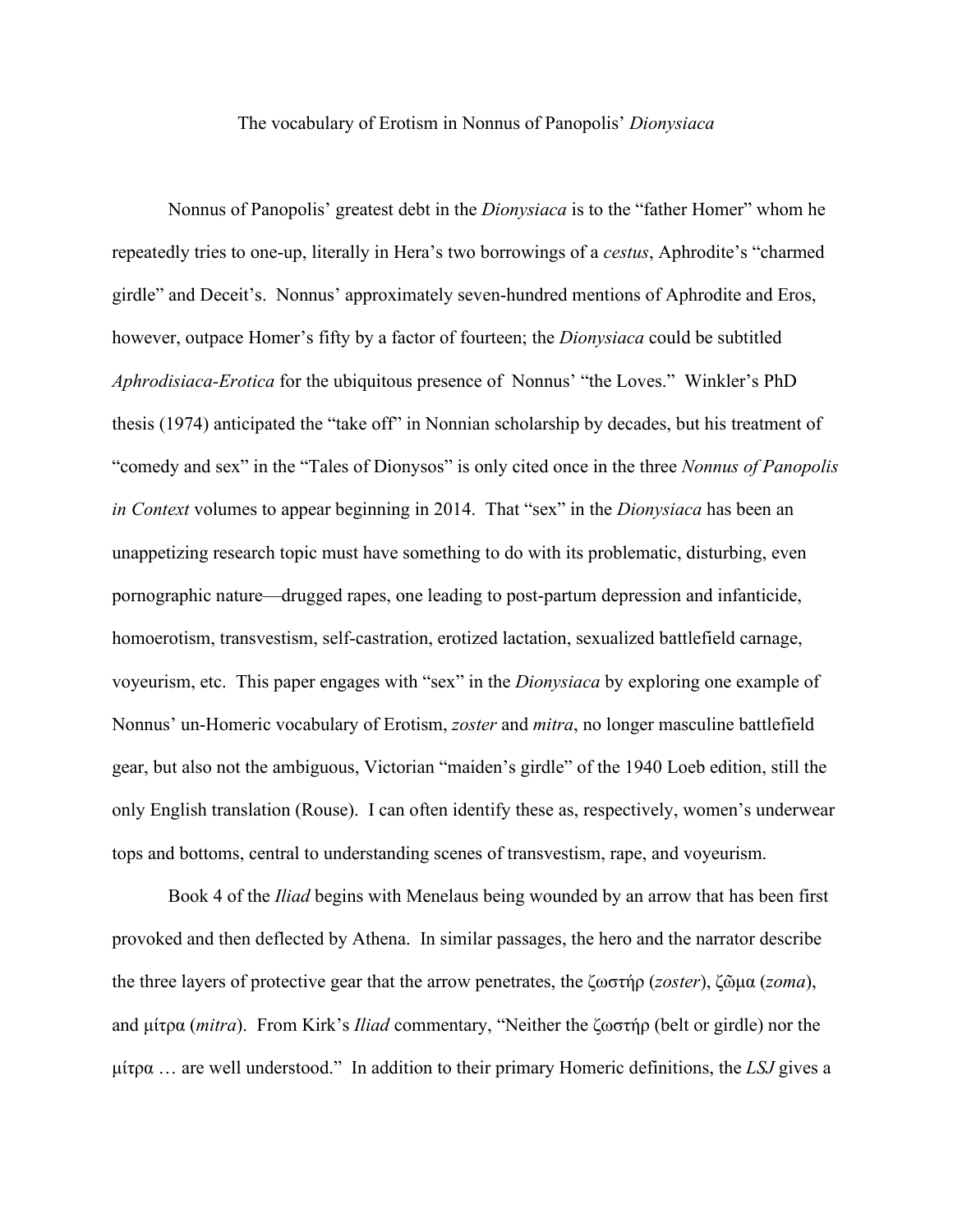secondary equivalence for all three to the mysterious "maiden's girdle." Nonnus uses *zoster* seventeen times, the same as Homer, but the sixty occurrences of *mitra* overwhelm Homer's four. Nonnus never uses these words for masculine battlefield gear but, rather, for women's underwear, often a set including top and bottom. Such garments in late antiquity are attested in the mis-named "Bikini girls" mosaic from Sicily, which depicts women athletes in two-piece sportswear. Nonnus can be inconsistent in his use of *mitra*, which first appears as a "breast band" in the Rape of Europa (1.347). In subsequent uses, it is more often an underwear bottom. Ironically, this is most explicit in the case of a cross-dressing, boy-girlish Dionysus (14.159- 167). In order to escape the gaze, and "mislead the mind of spiteful Hera," he dons the foundational "maiden's *zoster*" at his chest and, around his loins, the "encircling *mitra*," which I construe as both going around the hips and through the crotch. This is confirmed in the first of two Eros-propelled, divine-retribution, wine-enabled rapes, when a now sexually, if not emotionally, mature Dionysus undoes the knot of the *mitra* of the passed-out-drunk, Artemisdevotee-virgin Nicaia—I imitate here the wordsmith, Nonnus—in order to expose her vulva. She wears the equivalent of a "tie bikini bottom."

Winkler emphasized Nonnus' use of voyeurism and the "gaze," male, female, and divine. In the *Dionysiaca*, *contra* Ovid in *Metamorphoses*, Dionysus' cousin, Actaion, is not a hapless victim of (mis)fortune but an active, concealed gawker of disrobing-about-to-bathe Artemis (5.311-315) (Paschalis 2014). Nonnus' modern readers, like his late-antique audience, become vicarious voyeurs as, in their *phantasia*, they witness Artemis, through the eyes of Actaion, as she unwittingly performs a striptease. She first removes her himation to reveal herself in just her underwear, then the "encircling *mitra*" comes off, and, finally, the "maiden *zoster*" that covers her "modest breasts" (σαόφρονας μαζούς). At the moment of complete undress, the scream of